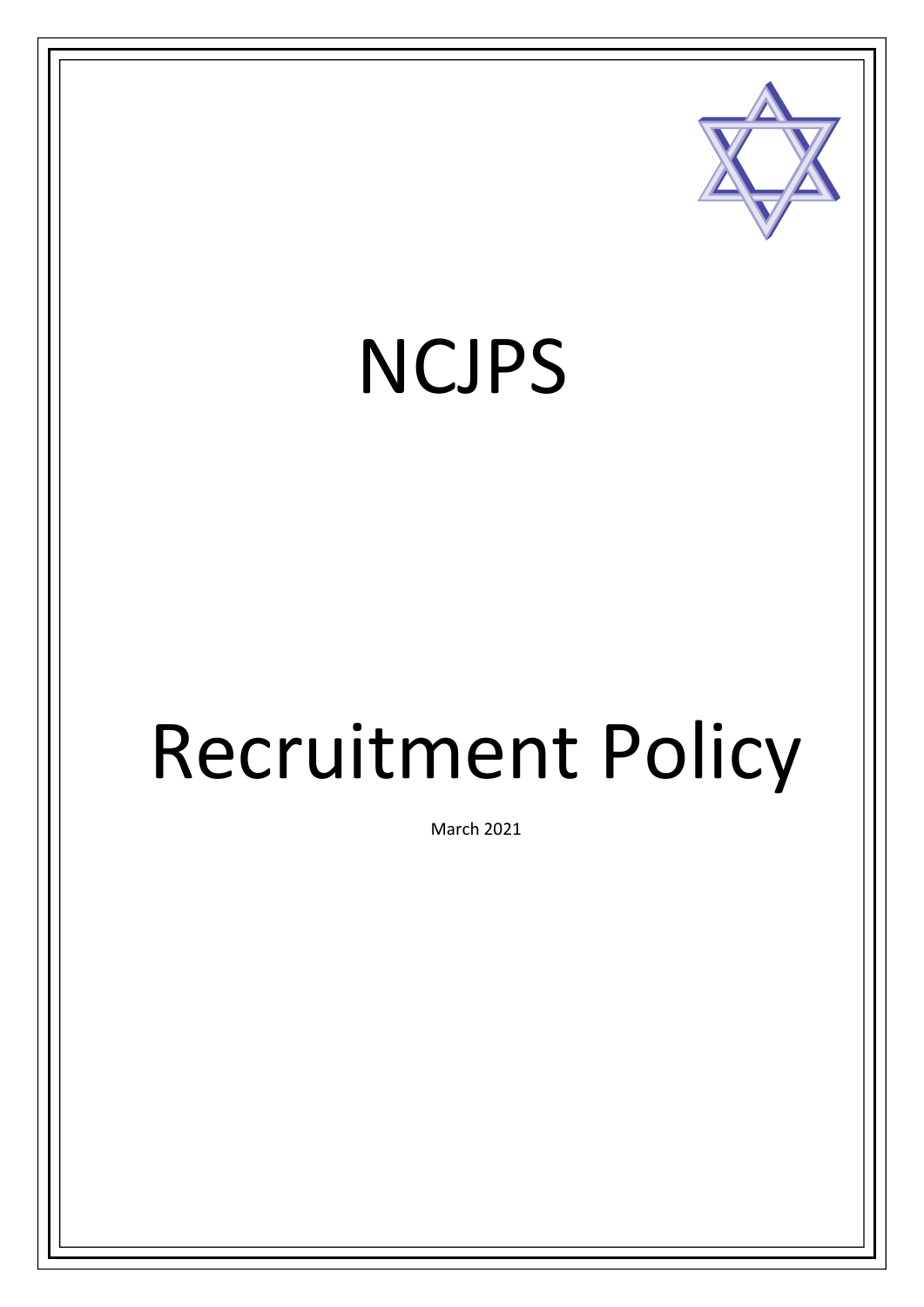#### <span id="page-1-0"></span>**Contents:**

#### [Statement of intent](#page-1-0)

- 1. Roles and [responsibilities](#page-3-0)
- 2. Inviting [applications](#page-3-1)
- 3. [Information for](#page-3-2) candidates
- 4. [Identification of the recruitment](#page-4-0) panel
- 5. [Shortlisting](#page-4-1)
- 6. [Interview invitations](#page-4-2)
- 7. [References](#page-4-3)
- 8. Digital [footprints](#page-5-0)
- 9. [Selection](#page-5-1) process
- 10. [Employment checks and DBS checks \(in](#page-6-0)c. "regulated [activity"\)](#page-6-0)
	- 10.1. General [recruitment](#page-6-1)
	- 10.2. [Volunteers](#page-7-0)
	- 10.3. [Individuals who have lived outside the](#page-8-0) UK
	- 10.4. [Agency and third party](#page-8-1) staff
	- 10.5. [Trainee/student](#page-8-2) teachers
- 11. [Decision](#page-9-0) making
- 12. [Single central](#page-9-1) record

#### **Appendix**

13. [Annex 1:](#page-11-0) Flowchart of Disclosure and Barring Service criminal record checks and barred list checks.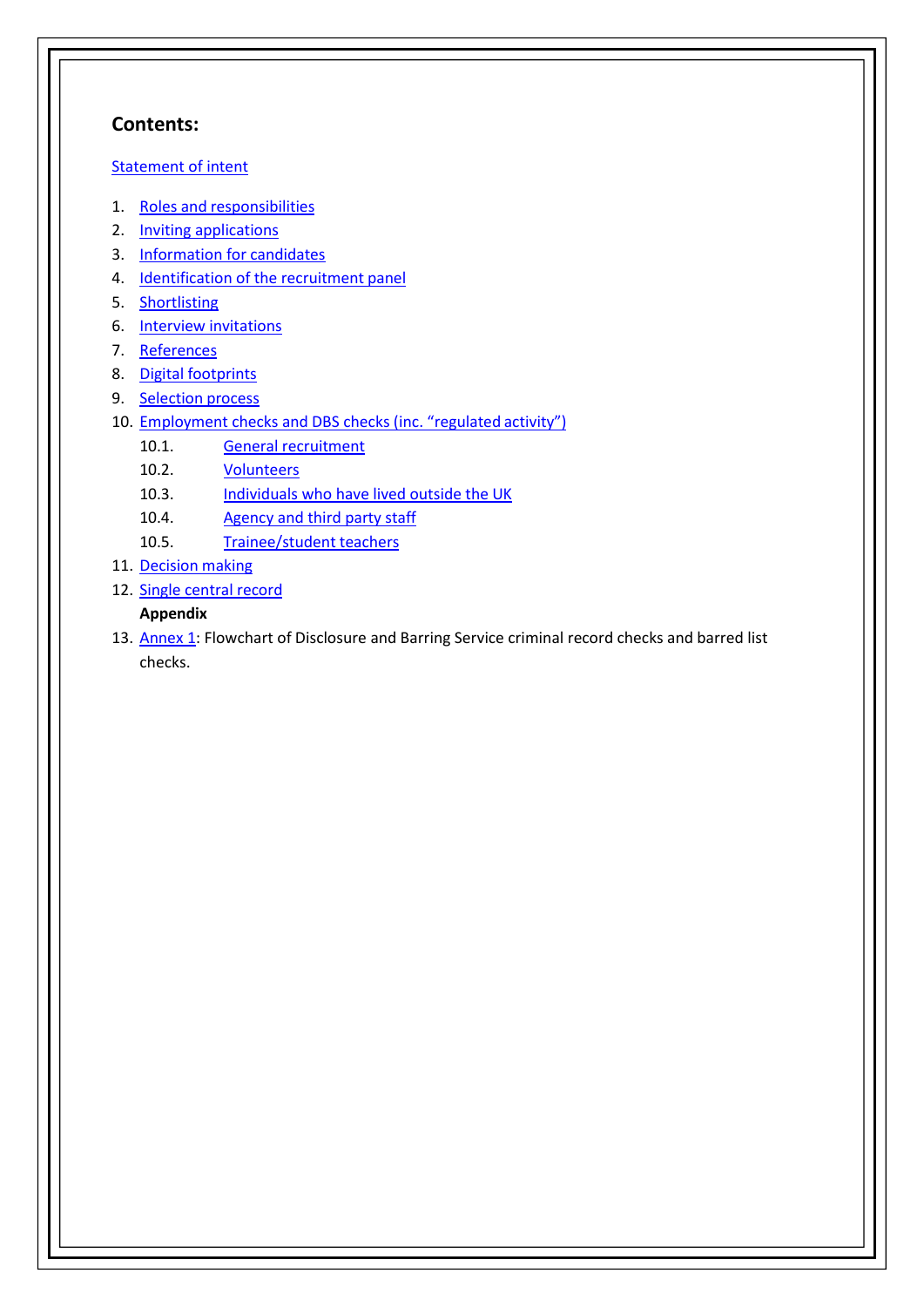#### **Statement of intent**

This policy is designed to assist with recruitment and selection at NCJPS. It outlines our recruitment procedure and is in-line with the DfE statutory guidance on safeguarding.

Through this policy, NCJPS aims to embed safer recruitment practices and procedures to ensure a more robust safeguarding culture at our school.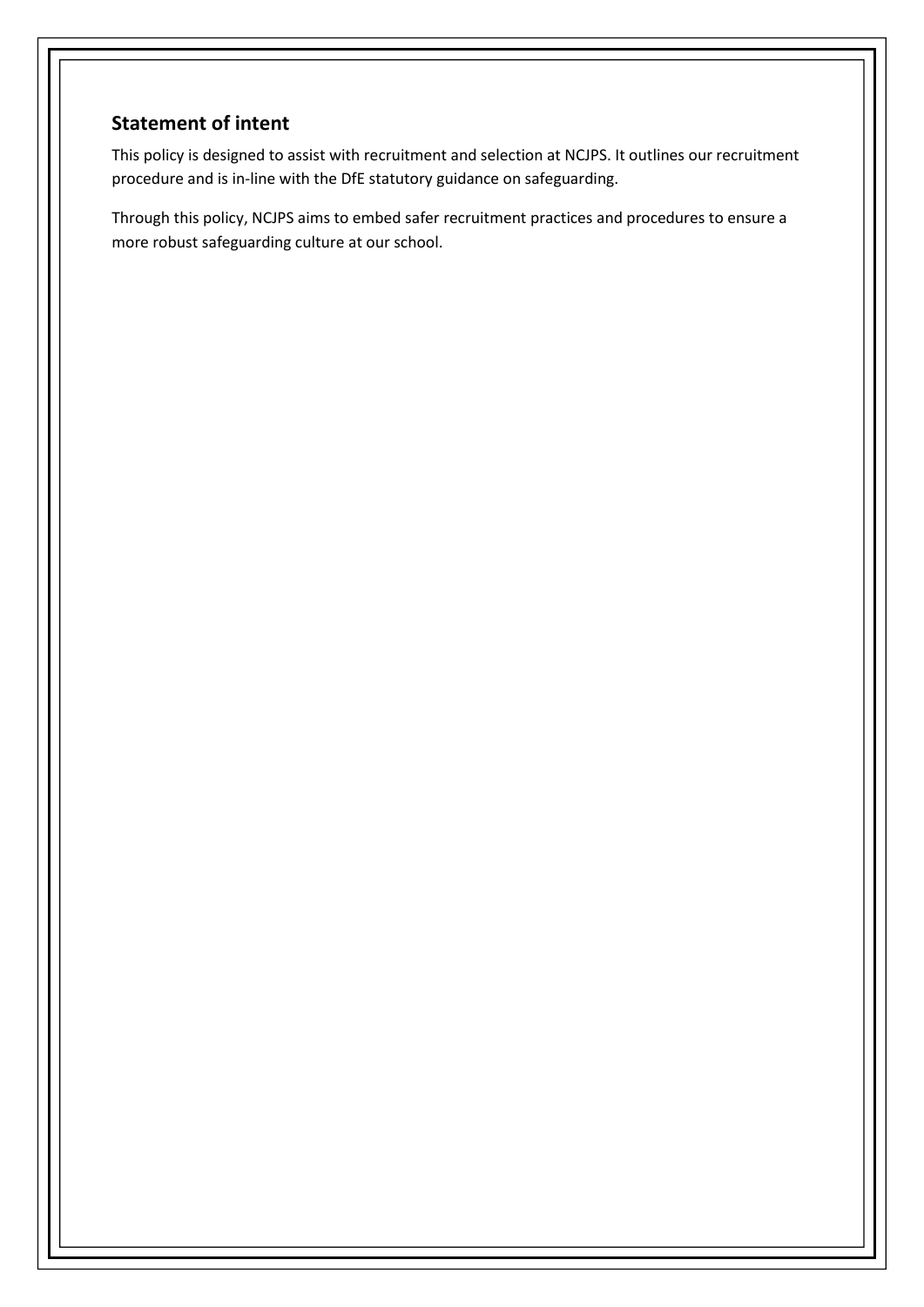#### <span id="page-3-0"></span>**1. Roles and responsibilities:**

1.1. The governing body of the school is responsible for ensuring there are effective policies and procedures in place to ensure recruitment at NCJPS is in-line with DfE guidance and legal requirements.

At NCJPS, our governing body strives to ensure that staff recruitment is safe and fair, and the governing body continues to monitor this aspect of the school's Recruitment Policy alongside legal and statutory compliance.

1.2. The headteacher will assist the governing body in ensuring that staff recruitment is safe, fair and compliant. The headteacher and School Business Manager will also ensure appropriate checks have been carried out on staff, volunteers, contractors and agencies working within the school.

The headteacher is also responsible for ensuring that appropriate supervision of employees/volunteers is organised, where necessary, and for promoting the safety and wellbeing of pupils generally and throughout this process.

#### <span id="page-3-1"></span>**2. Inviting applications – advertisements**

- 2.1. Vacancies will be advertised through external media, keeping in mind the school's Equal Opportunities Policy and the need to reach disadvantaged groups. A commitment to equal rights will be stated in advertisements.
- 2.2. Advertisements will include a job description, outline the person specifications potential candidates should display, and detail the closing date.
- 2.3. Recruitment will not be through 'word of mouth' and advertisement will aim to reach as broad an audience as possible (i.e. local advertising may not be appropriate).
- 2.4. The contact point for telephone or email enquiries will be clearly outlined and it is advisable that application forms are accessible both on the school's website, as well as being sent out to applicants.

#### <span id="page-3-2"></span>**3. Information for candidates**

- 3.1. Information for candidates will generally be provided in the form of an information pack. This will include:
	- A copy of the advertisement.
	- A more comprehensive job description.
	- A more comprehensive person specification.
	- Equal rights material.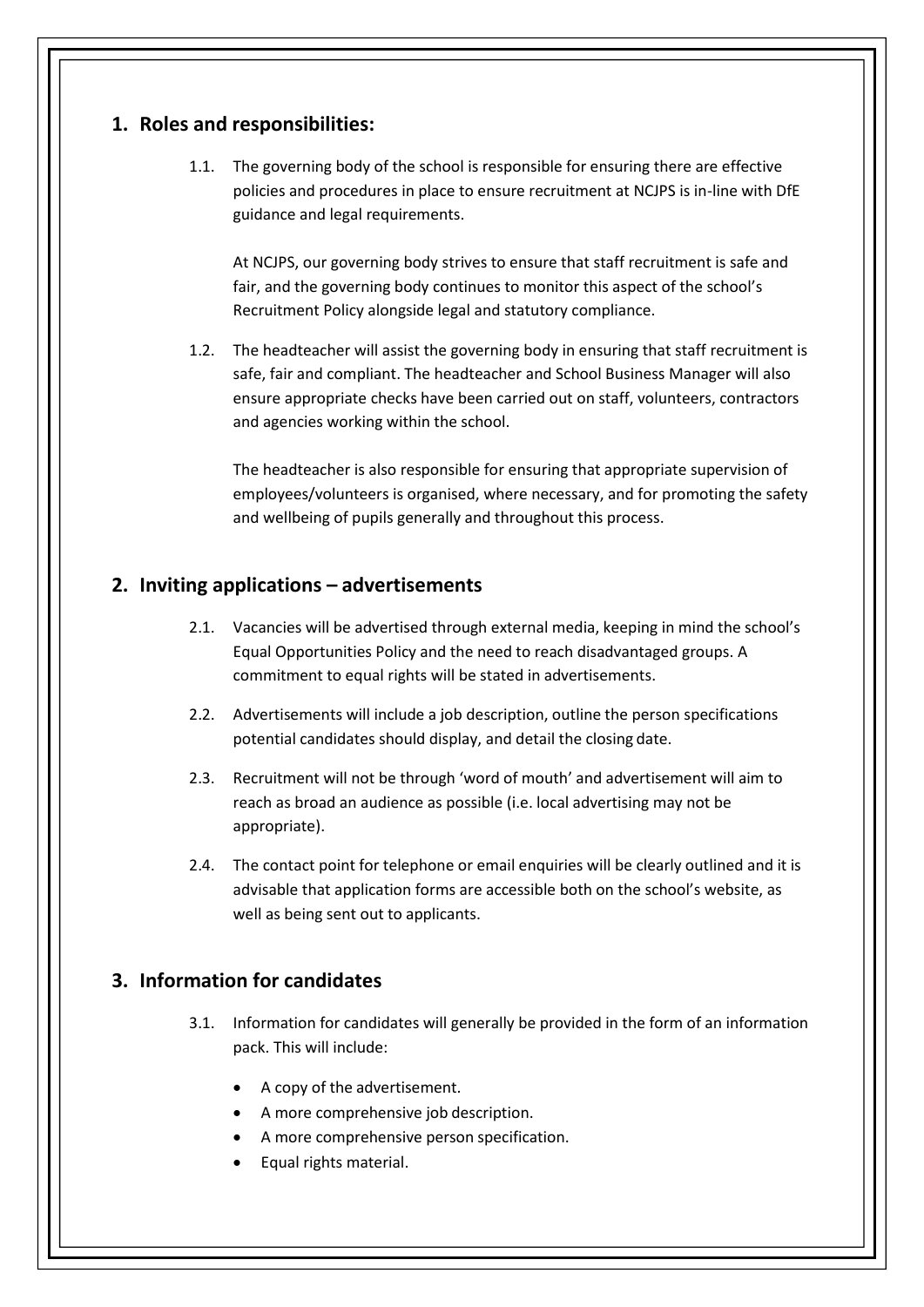- A brief outline of the school, its values and aims.
- An application form to assist with fair comparisons between applicants. This will also include a section for references to be recorded, one of which should be the candidate's most recent employer.

#### <span id="page-4-0"></span>**4. Identification of the recruitment panel**

- 4.1. The recruitment panel will comprise of an 'appointing officer', responsible for the management of the entire recruitment process. Between two and four selectors is appropriate for most appointments.
- 4.2. At least one member of the panel should have successfully completed training in safer recruitment.

#### <span id="page-4-1"></span>**5. Shortlisting**

- 5.1. All application forms (whether incomplete or completed) must be taken into account when shortlisting candidates for an interview.
- 5.2. Candidates who are shortlisted should meet all the essential aspects of the person specification requirements. This process will be as systematic as possible and all selectors will read through all applications, each creating their own shortlist. These will be collated and discussed between selectors before a final shortlist is decided on.

#### <span id="page-4-2"></span>**6. Interview invitations**

- 6.1. Once a shortlist has been decided, the successful applicants will be contacted by the selection chair and a suitable interview time decided.
- 6.2. Permission will be asked to contact the candidate's referees prior to interview.

#### <span id="page-4-3"></span>**7. References**

- 7.1. Two referees, one of which must be the candidate's most recent employer, will be contacted by the chair of the selection committee, ideally before candidates are interviewed.
- 7.2. Structured questionnaires are a useful method of questioning referees.
- 7.3. Questions will include:
	- General information about the candidate's previous professional performance and suitability for the post.
	- The candidate's suitability to work with children and young people.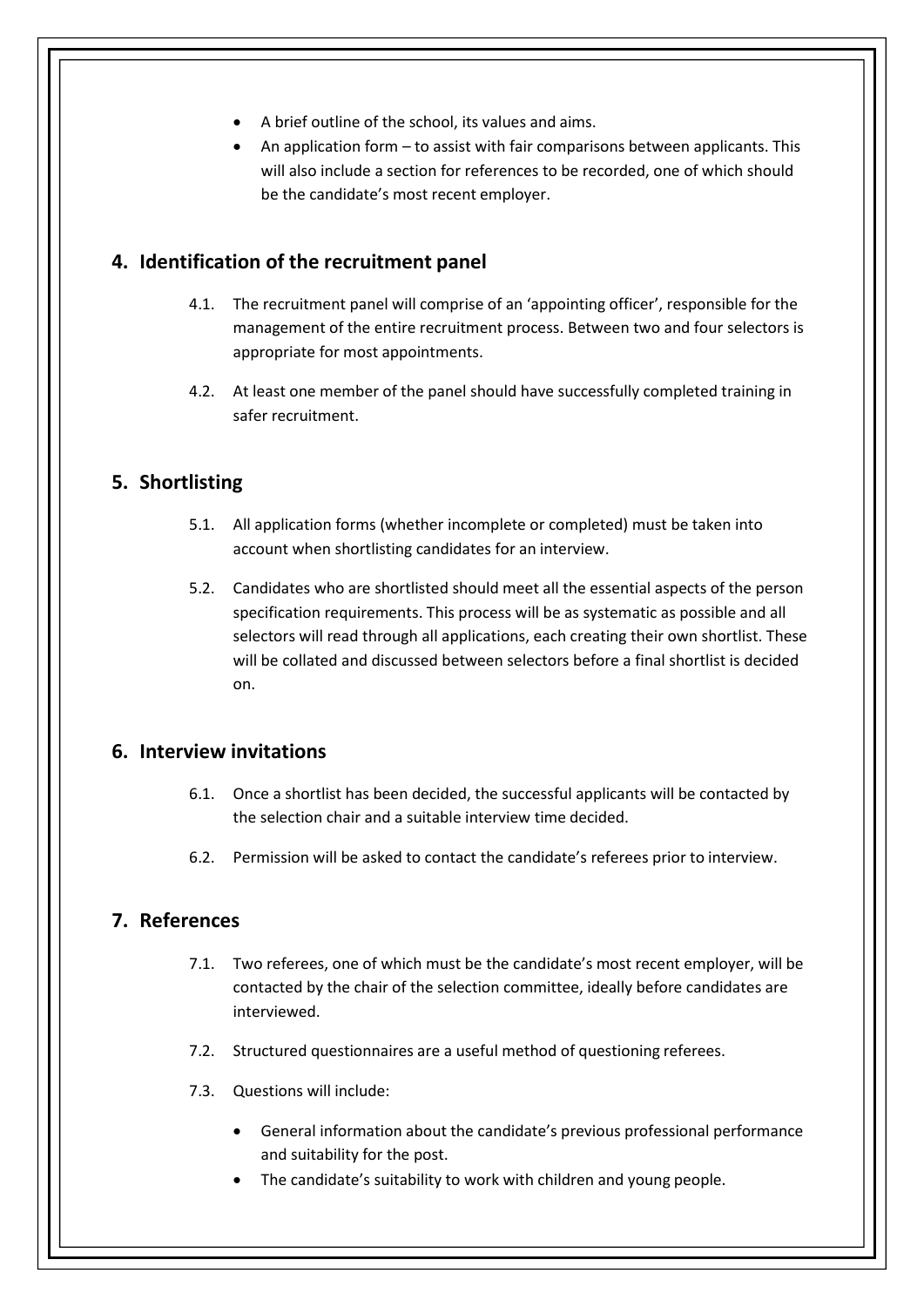- Any disciplinary warnings, including time-expired warnings, relating to the safeguarding of children and young people.
- The applicant's attendance] record.
- The applicant's disciplinary record.
- If the candidate is applying for a teaching post and is not currently employed as a teacher, the school/college/local authority where they were most recently employed as a teacher should be contacted.
- 7.4. Records will be kept of these conversations, or written references requested, and any uncertainties or issues followed up with the referee verbally will be recorded.
- 7.5. Following reference checks, any concerns raised by referees will be put to the candidate at interview. Such conversations will also be recorded.

#### <span id="page-5-0"></span>**8. Digital footprints**

- 8.1. At NCJPS we are committed to ensuring that safeguarding is a top priority.
- 8.2. In light of this commitment, where appropriate, potential candidates' social media or other online activity will be checked prior to interview and records made of any offensive or inappropriate material.
- 8.3. This process may include a search for the candidate via:
	- Google
	- Facebook
	- Linked In
	- **Twitter**

#### <span id="page-5-1"></span>**9. Selection process**

- 9.1. During interviews, candidates will be asked standard form questions and their responses recorded for ease of comparison.
- 9.2. Any concerns raised through contact with referees will be put to the candidate at this stage.
- 9.3. A job applicant can be asked relevant questions about disability and health in order to establish whether they have the physical and mental capacity for the specific role.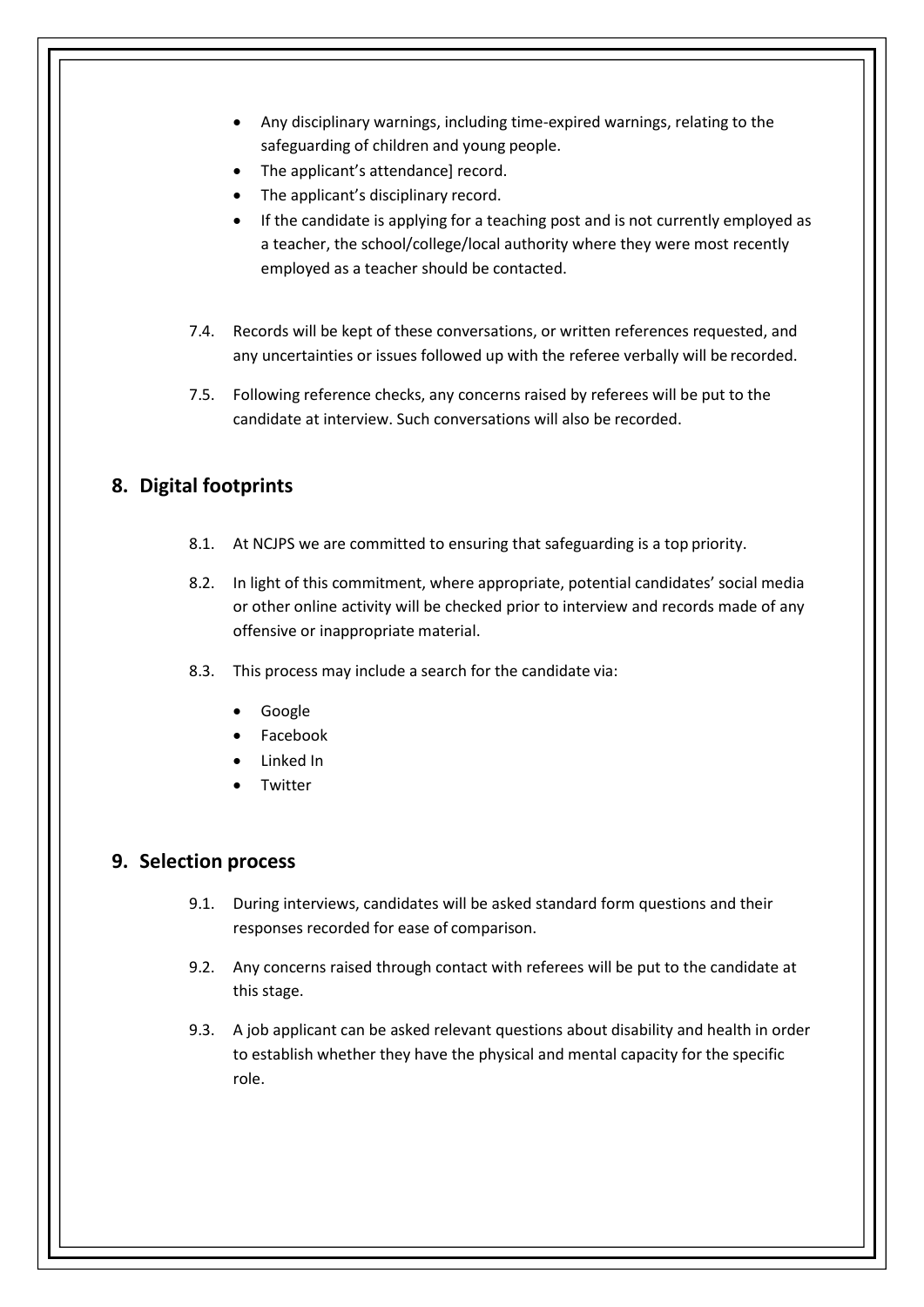### <span id="page-6-1"></span><span id="page-6-0"></span>**10.Employment checks and DBS checks (inc. "regulated activity")** 10.1. For the purpose of this policy, and in accordance with the Keeping Children Safe in Education Guidance, "regulated activity" means: a) The employee will be responsible for the care or supervision of children on a regular basis. b) The employee will regularly work in the school while children are on the premises (whether or not the person is directly employed by the school, is a contractor or a volunteer). c) The employee will come into contact with children under 18 years old on a regular basis. 10.2. Regulated activity includes: a) Teaching, training, instructing, caring for (see (c) below) or supervising children if the person is unsupervised, or providing advice or guidance on well-being, or driving a vehicle only for children. b) Work for a limited range of establishments (known as 'specified places', which include schools and colleges), with the opportunity for contact with children, but not including work done by supervised volunteers. c) Work under (a) or (b) is regulated activity only if done regularly. Some activities are always regulated activities, regardless of their frequency or whether they are supervised or not. This includes: d) Relevant personal care, or health care provided by or provided under the supervision of a health care professional: e) Personal care includes helping a child, for reasons of age, illness or disability, with eating or drinking, or in connection with toileting, washing, bathing and dressing. f) Health care means care for children provided by, or under the direction or supervision of, a regulated health care professional. 10.3. The level of DBS check, including whether a prohibition check is required, will depend on the applicant's role. For most appointments, i.e. those in 'regulated activity', an enhanced DBS check with barred list information is sufficient.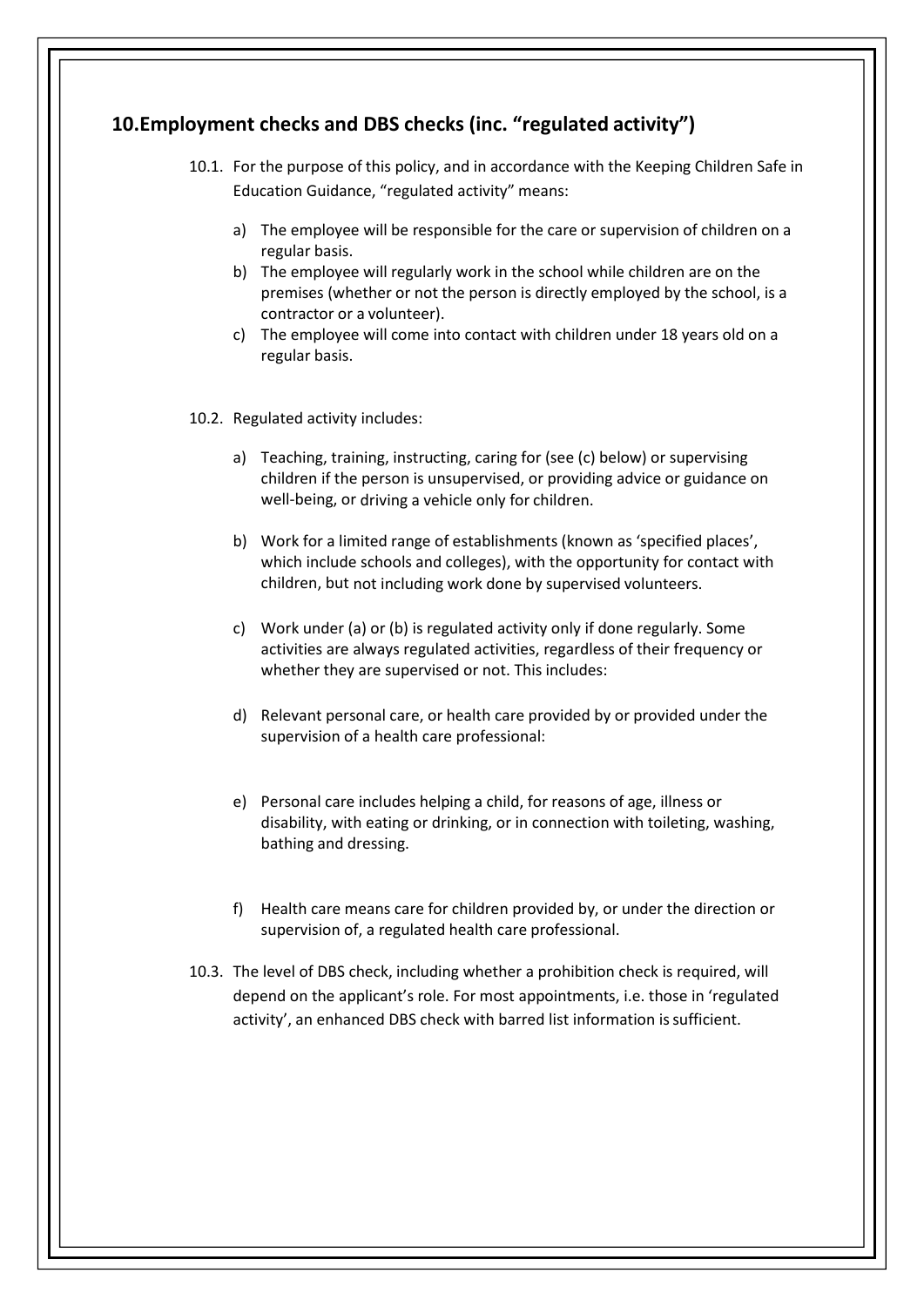<span id="page-7-0"></span>

| 10.4. General recruitment                                                                                                                                                                                                                                                                                                                                                                                                                                                                                                                                                                                                                                                                                                                                                                                                                                                                                                                                                                                                       |
|---------------------------------------------------------------------------------------------------------------------------------------------------------------------------------------------------------------------------------------------------------------------------------------------------------------------------------------------------------------------------------------------------------------------------------------------------------------------------------------------------------------------------------------------------------------------------------------------------------------------------------------------------------------------------------------------------------------------------------------------------------------------------------------------------------------------------------------------------------------------------------------------------------------------------------------------------------------------------------------------------------------------------------|
| NCJPS will take care to ensure that:                                                                                                                                                                                                                                                                                                                                                                                                                                                                                                                                                                                                                                                                                                                                                                                                                                                                                                                                                                                            |
| A candidate's identity is verified, preferably from a current photographic ID<br>and proof of address except where, for exceptional reasons, none is available.<br>Appropriate DBS checks are obtained for all candidates, including barred list<br>information where the person is engaged in regulated activity.<br>Where an individual is successful in their application, and begins work in a<br>regulated activity before a DBS certificate is available, a separate barred list<br>check will be obtained:<br>Where applicants have subscribed to the DBS Update Service, and give<br>permission for this to be accessed, this service will be used instead.<br>Successful candidates for teaching positions are not subject to a prohibition<br>order issued by the Secretary of State. This will be done using the Employer<br>Access Online service.<br>The successful candidate has a right to work in the UK.<br>Where a candidate has worked overseas, that appropriate checks are carried<br>out per this policy. |
| NOTE: There is no requirement to obtain an enhanced DBS check if, in the three months<br>prior to beginning work in their new appointment, the applicant has worked:                                                                                                                                                                                                                                                                                                                                                                                                                                                                                                                                                                                                                                                                                                                                                                                                                                                            |
| In a school in England in a post which brought them into regular contact with<br>children or in any post in a school since 12 May 2006; or                                                                                                                                                                                                                                                                                                                                                                                                                                                                                                                                                                                                                                                                                                                                                                                                                                                                                      |
| In a college in England in a position which involved the provision of education and                                                                                                                                                                                                                                                                                                                                                                                                                                                                                                                                                                                                                                                                                                                                                                                                                                                                                                                                             |
| regularly caring for, training, supervising or being in sole charge of children or<br>young people under the age of 18.                                                                                                                                                                                                                                                                                                                                                                                                                                                                                                                                                                                                                                                                                                                                                                                                                                                                                                         |
| But a school or college may request an enhanced DBS check with barred list information<br>should there be concerns and bearing in mind the duty schools and colleges are under not to<br>allow a barred person to work in regulated activity.                                                                                                                                                                                                                                                                                                                                                                                                                                                                                                                                                                                                                                                                                                                                                                                   |
|                                                                                                                                                                                                                                                                                                                                                                                                                                                                                                                                                                                                                                                                                                                                                                                                                                                                                                                                                                                                                                 |
| NOTE: A school or college may not request an enhanced DBS check with barred list check for<br>anyone working in the school or college who is not in regulated activity, but may request an<br>enhanced DBS check without a barred list check.                                                                                                                                                                                                                                                                                                                                                                                                                                                                                                                                                                                                                                                                                                                                                                                   |
|                                                                                                                                                                                                                                                                                                                                                                                                                                                                                                                                                                                                                                                                                                                                                                                                                                                                                                                                                                                                                                 |
|                                                                                                                                                                                                                                                                                                                                                                                                                                                                                                                                                                                                                                                                                                                                                                                                                                                                                                                                                                                                                                 |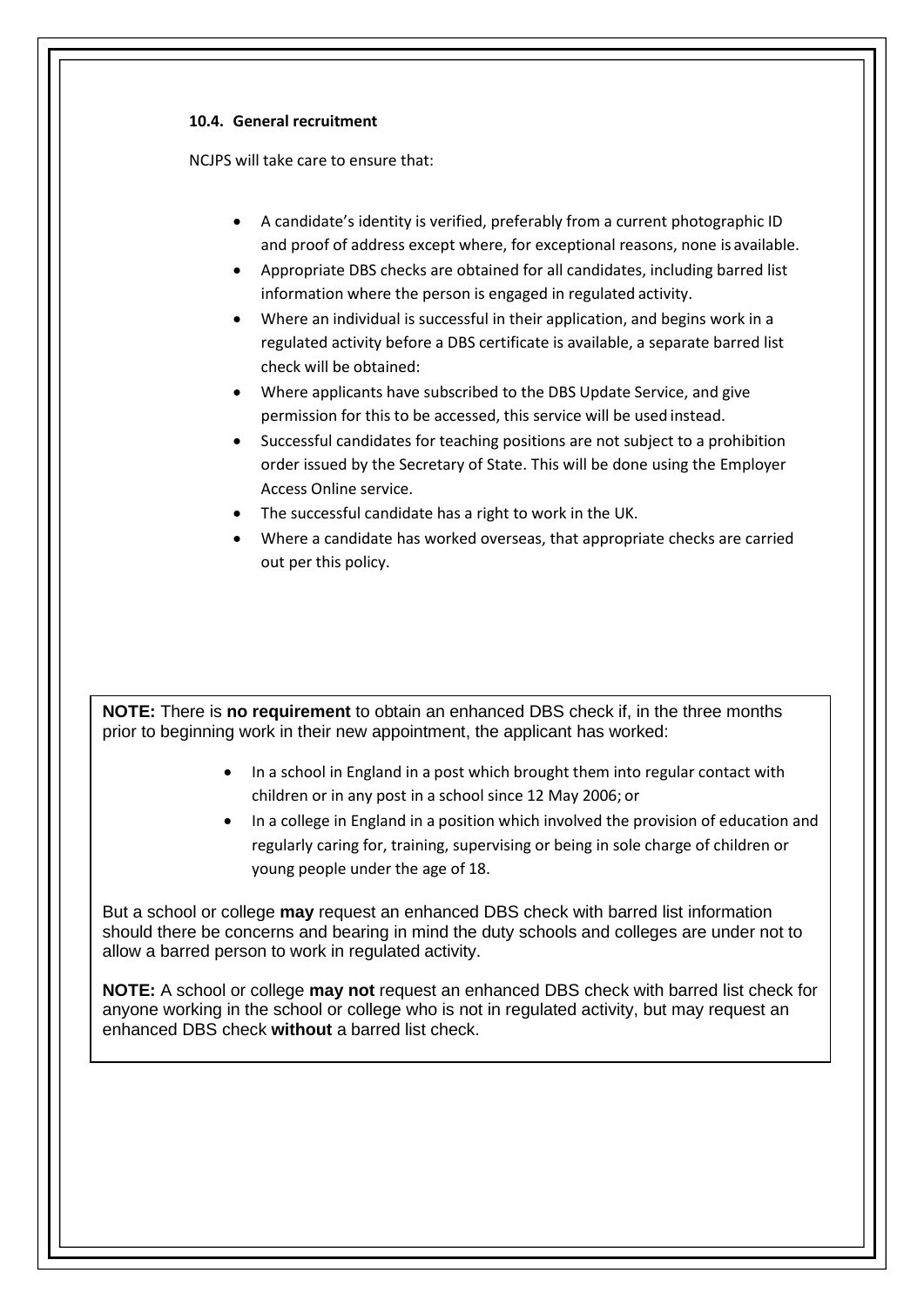#### **10.5. Volunteers**

| 10.5.1. | Where a volunteer is recruited to engage in work which is not<br>considered 'regulated activity', an enhanced DBS certificate will be<br>obtained. |
|---------|----------------------------------------------------------------------------------------------------------------------------------------------------|
| 10.5.2. | Volunteers recruited to take part in regulated activity must obtain an<br>enhanced DBS certificate with a barred list check.                       |
| 10.5.3. | Under no circumstances will a volunteer who has not provided a DBS<br>certificate be left unsupervised or allowed to work in regulated activity.   |

**Note:** Where a volunteer is to be placed under supervision, they are not considered to be taking part in regulated activity and therefore it is illegal for the school to request a barred list check on the volunteer.

Supervision must:

- Be by a person who is in regulated activity.
- Be regular and day to day.
- Be "reasonable in all the circumstances to ensure the protection of children".

#### <span id="page-8-0"></span>**10.6. Individuals who have lived outside the UK**

- 10.6.1. No exceptions will be made for candidates who have lived outside of the UK, all mandatory checks outlined in this policy will be carried out, along with additional checks where necessary.
- 10.6.2. The DfE [guidance on the employment of overseas-trained teachers](https://www.gov.uk/government/publications/employing-overseas-trained-teachers-from-outside-the-eea) will be consulted should an overseas candidate apply for a teaching position.

#### <span id="page-8-1"></span>**10.7. Agency and third party staff**

- 10.7.1. In the case of any employee working at NCJPS sourced from an agency or third-party organisation, confirmation must be obtained from the organisation, in writing, that all necessary DBS checks have been completed.
- 10.7.2. Confirmation must also be obtained that the individual who presents for work is the same person on whom all checks have been completed. A copy of photographic identification is generally appropriate.

#### <span id="page-8-2"></span>**10.8. Trainee/student teachers**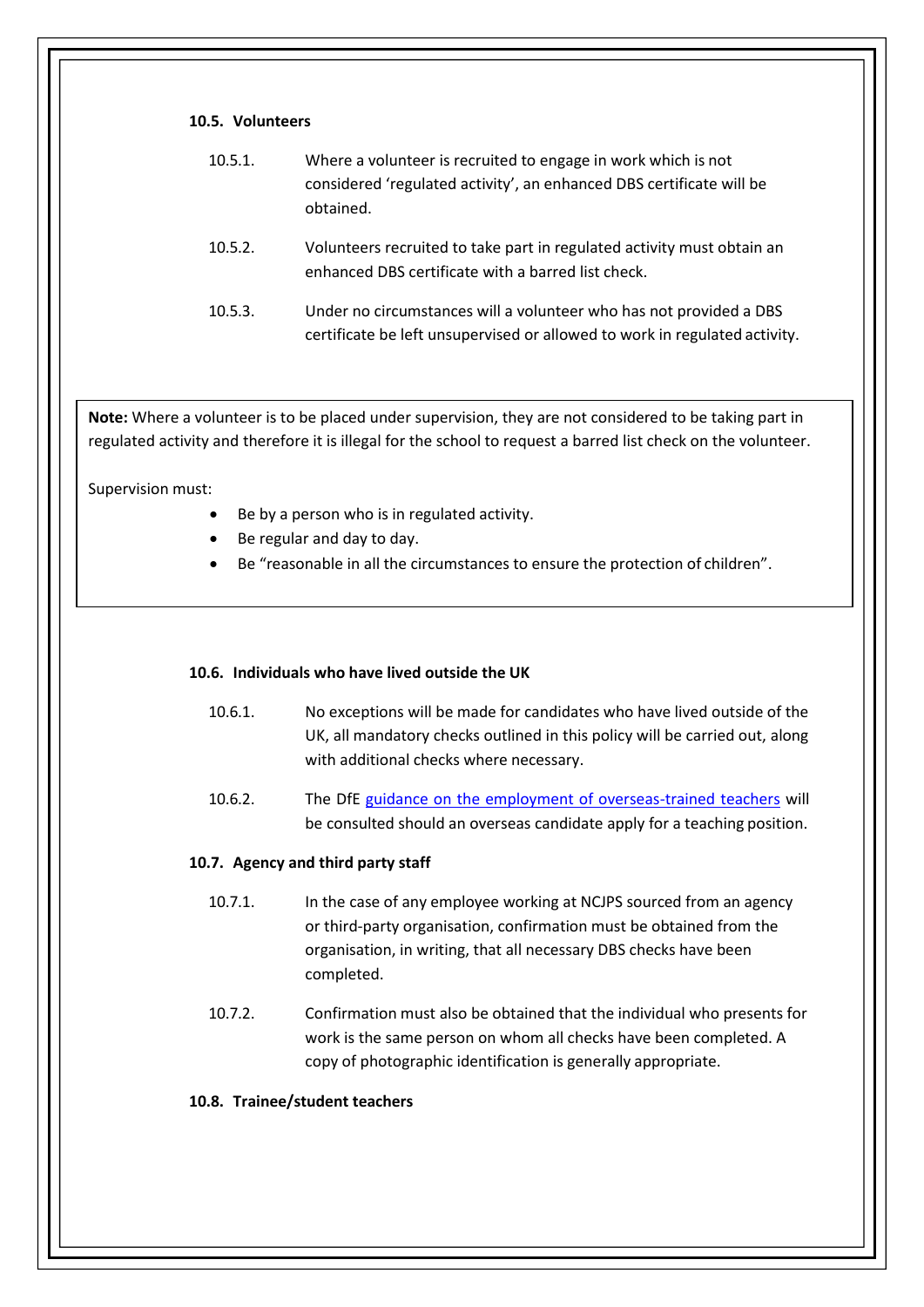- 10.8.1. At NCJPS we will ensure that enhanced DBS certificates and barred list checks are obtained on all 'salaried' applicants for initial teacher training.
- 10.8.2. Where trainee teachers are fee-funded it is the responsibility of the initial teacher training provider to carry out the necessary checks.

#### <span id="page-9-0"></span>**11.Decision making**

- 11.1. At NCJPS, we are committed to ensuring the best individuals are recruited to work at our school. Applicants will therefore be carefully checked against the selection criteria and all essential criteria from the person specification must be met before any offers of employment are made.
- 11.2. In line with our safeguarding obligations, we will carefully consider all information about past disciplinary action or allegations. This includes information obtained from the Employer Access Online checks.

#### <span id="page-9-1"></span>**12.Single central record**

- 12.1. Per legal requirements, NCJPS will maintain and regularly update our single central record. All new employees will be added to the record, which will include:
	- All staff (including supply staff) who work at the school.
	- All others who work in regular contact with children in the school or college, including volunteers.
- 12.2. For each individual, the single central record will outline whether or not the following checks have been carried out/certificates obtained, along with the date of the check:
	- An identity check
	- A barred list check
	- An enhanced DBS check
	- A prohibition from teaching check
	- Further checks on people living or working outside theUK
	- A check of professional qualifications
	- A check to establish the person's right to work in the UK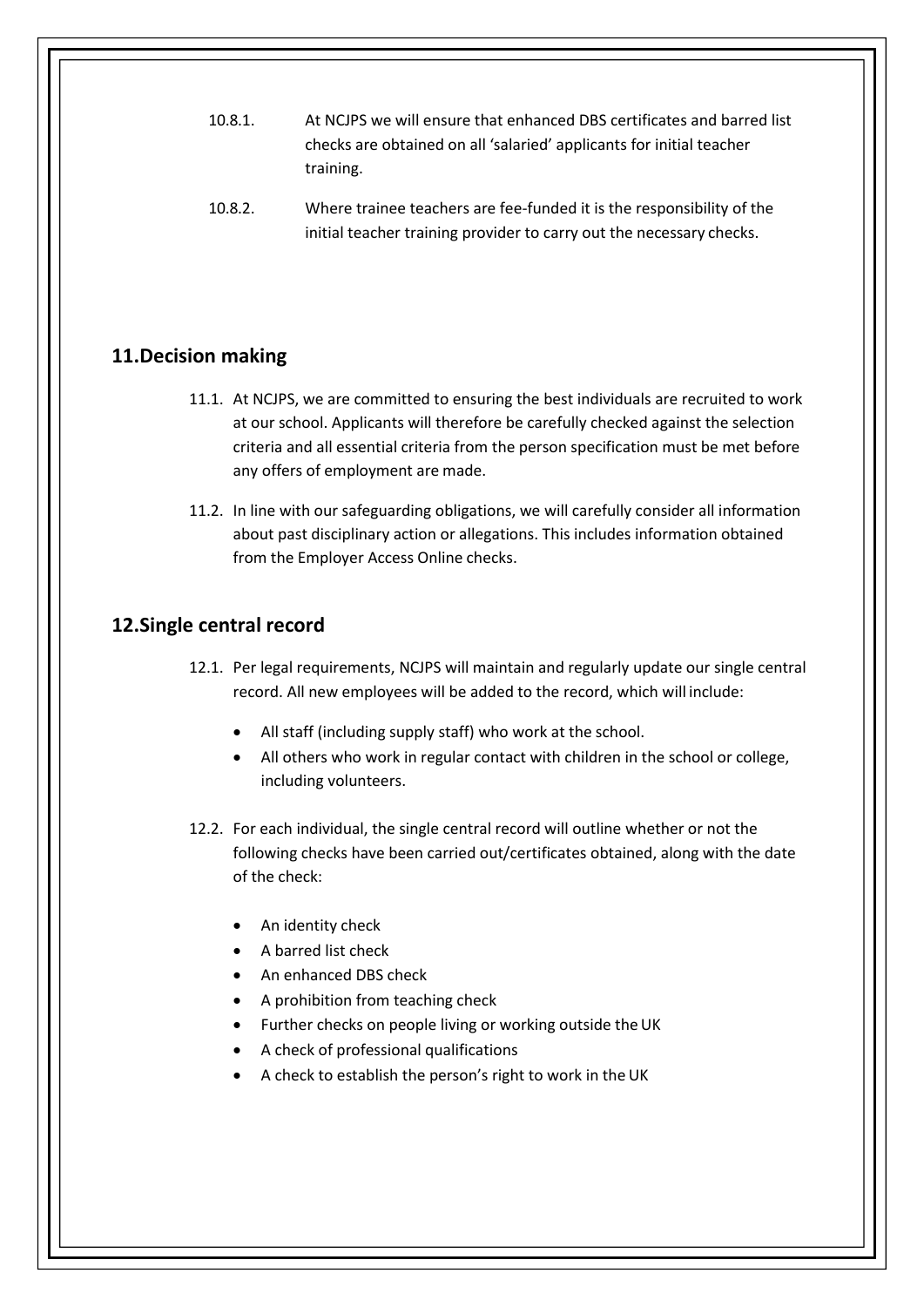| Signed by:<br>$M.$ Wood  |                   |                                   |  |
|--------------------------|-------------------|-----------------------------------|--|
|                          | Headteacher       | Date: 12 <sup>th</sup> March 2021 |  |
| <b>Next review date:</b> | <b>March 2022</b> |                                   |  |
|                          |                   |                                   |  |
|                          |                   |                                   |  |
|                          |                   |                                   |  |
|                          |                   |                                   |  |
|                          |                   |                                   |  |
|                          |                   |                                   |  |
|                          |                   |                                   |  |
|                          |                   |                                   |  |